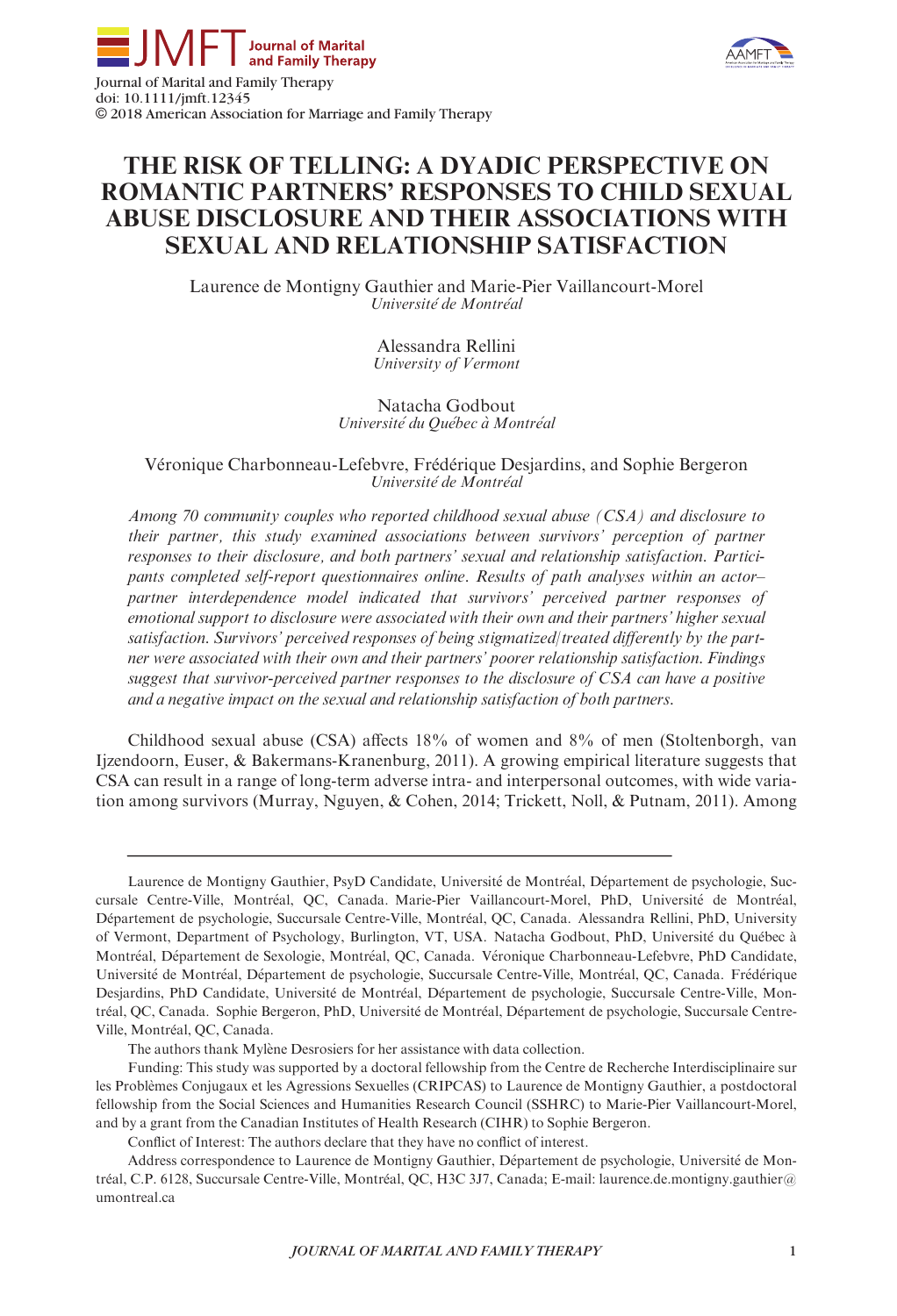other factors influencing CSA consequences, its disclosure has been identified as a meaningful aspect of a survivor's recovery (Del Castillo & Wright, 2009). However, its effects may depend on the harmful or helpful impact of others' responses following this disclosure (Godbout, Briere, Sabourin, & Lussier, 2014; Ullman & Filipas, 2005). Disclosing CSA may lead to relief and social support, but in cases of negative or unsupportive responses, it may also lead to further distress (Del Castillo & Wright, 2009).

The study of CSA disclosure has primarily focused on childhood disclosures made toward nonabusive parents (Alaggia, Collin-Vezina, & Lateef, 2017). Although it is often assumed that children will benefit from telling someone about their abuse, disclosure during adulthood has been less studied (Alaggia & Kirshenbaum, 2005). For survivors, however, the disclosure of CSA is an ongoing process that must be confronted throughout their lifetime. Indeed, one study showed that while only one-third of CSA survivors revealed their abuse in their childhood, another third did so after reaching adulthood (Ullman & Filipas, 2005). Considering the negative impact of CSA on romantic relationships, disclosure toward a partner often represents a significant milestone for survivors (Vaillancourt-Morel et al., 2015). To date, however, very little research has addressed the partner's response to this disclosure.

#### The Impact of Child Sexual Abuse on Adult Relationships and Sexual Outcomes

In addition to major negative consequences on mental health, a growing body of empirical studies focusing on adult CSA survivors suggests that the trauma yields harmful consequences for their romantic and sexual relationships (e.g., Chen et al., 2010; DiLillo et al., 2009; Dunlop et al., 2015). Overall, CSA survivors report lower rates of relationship satisfaction compared to controls. Satisfaction also appears to decrease over time, leading to higher divorce rates (DiLillo et al., 2009; Watson & Halford, 2010). The severity of the trauma has been linked to lower sexual function and satisfaction, and greater sexual distress (Bigras, Godbout, & Briere, 2015; Dunlop et al., 2015; Rellini & Meston, 2011). Although studies have shown significant variability in the impact of CSA on romantic relationships, research to date has failed to account for these discrepancies (Trickett et al., 2011). Some have suggested that this variability can be partly explained by partners' response to the disclosure, but few studies have explored this hypothesis (DiLillo et al., 2016).

## Partner Responses and the Association with Adult Relationship and Sexual Outcomes

To ensure a beneficial outcome for CSA survivors, disclosure must be properly greeted by the partner. The opportunity to express oneself regarding the trauma within a supportive context appears to desensitize survivors by promoting new and less aversive associations involving the trauma-related stimuli and offering a corrective interpersonal experience (Jonzon & Lindblad, 2005). The Couple Adaptation to Traumatic Stress Model informs us of the primary and secondary effects of trauma, from a dyadic perspective (Nelson & Smith, 2005). Disclosures that result in guilt-inducing behaviors and attitudes from partners may be experienced as a second trauma (Ahrens, 2006) and be associated with a reenactment of the trauma emotions or cognitions for survivors. As for the partners, according to secondary trauma theory, exposure to someone's history of CSA and/or trauma-related symptoms may increase the emotional distress of nonvictims, suggesting that partners may be impacted by the confession (Nelson & Smith, 2005; Nelson & Wampler, 2000). In a study focusing on partner responses to women's rape, two types of responses were identified as beneficial for survivors: (a) tangible/informational support; and (b) emotional support/validation (Ullman & Filipas, 2005). In contrast, five types of harmful responses were identified: (a) blaming the survivor; (b) taking control of the survivor's decisions; (c) stigmatizing/ treating the survivor differently; (d) distracting/discouraging discussions on the topic; and (e) egocentric responses (Ullman & Filipas, 2005).

One of the rare studies evaluating CSA disclosures to romantic partners during adulthood found that 65% of participants were greeted by helpful responses (Jonzon & Lindblad, 2004). Moreover, qualitative studies have shown that most women in their samples received positive responses upon disclosing their CSA experience to a partner, and that such responses had helped appease feelings of stigmatization and fears of intimacy (Del Castillo & Wright, 2009; MacIntosh, Fletcher, & Collin-Vézina, 2016). Positive responses can promote the adjustment of survivors by reducing shame, guilt and isolation, along with the psychological weight of keeping such an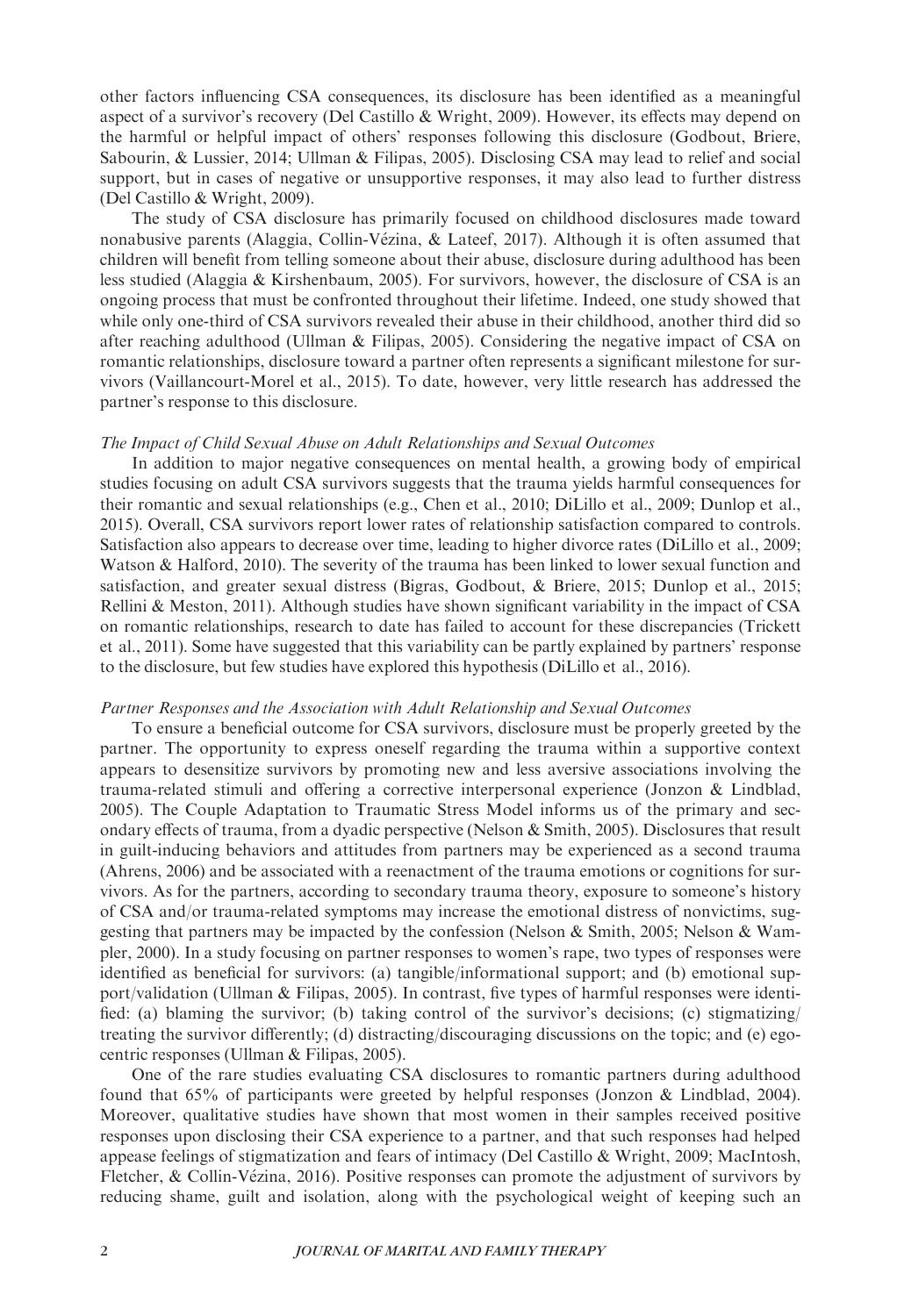experience hidden from one's partner (Easton, 2014; Jonzon & Lindblad, 2004). In a cross-sectional study, Jonzon and Lindblad (2005) showed how the presence of a partner who demonstrates a positive attitude during the disclosure represents the most significant factor surrounding the survivor's health and symptom reduction, compared with abuse characteristics.

Although positive responses from partners appear helpful to CSA survivors, an estimated 25– 75% of survivors experience negative responses from their support network during disclosure, which often aggravates the impact of childhood abuse (Campbell, Ahrens, Sefl, Wasco, & Barnes, 2001; Filipas & Ullman, 2001; Paul, Kehn, Gray, & Salapska-Gelleri, 2014). Negative responses from partners reported by survivors include scathing remarks, silence, and rejection, as well as eliciting further guilt, regret, and anger (Del Castillo & Wright, 2009; MacIntosh et al., 2016). They have been linked to negative psychological consequences, including greater symptoms of posttraumatic stress and coping difficulties (Borja, Callahan, & Long, 2006; Littleton, 2010; Palo & Gilbert, 2015; Relyea & Ullman, 2015; Ullman & Filipas, 2005). A number of studies involving adult disclosure of sexual aggression (CSA or rape) also suggest that negative responses from partners have a more detrimental impact on rehabilitation than negative responses from other sources or than the abuse itself (Ahrens, Cabral, & Abeling, 2009; Filipas & Ullman, 2001; Jonzon & Lindblad, 2005).

To our knowledge, the impact of partner responses to a CSA disclosure on sexuality have never been studied within a dyadic context. In a recent observational study involving women with genito-pelvic pain and their partners, a filmed discussion focusing on the couples' sexuality revealed that partners' empathic response following pain-related disclosure resulted in greater sexual satisfaction for both partners, along with less sexual distress (Bois et al., 2016). Positive partner responses may thus reduce the deleterious effects of CSA, including altered sexuality. Conversely, the poorer sexual adjustment of CSA survivors could potentially be worsened by an insensitive and hostile partner (Nguyen, Karney, & Bradbury, 2017). As sex occurs within a dyadic context, it is essential to study the survivor's partner, whose characteristics, along with those of the relationship itself, appear to be linked to the subsequent well-being of the CSA survivor (Evans, Steel, Watkins, & DiLillo, 2014; Nguyen et al., 2017).

## The Current Study

The two main objectives of this study were to: (a) document survivor-perceived partner responses to CSA disclosure; (b) examine their associations with the sexual and relationship satisfaction of both partners. We expected that survivors would perceive more positive responses than negative responses from their partner (Tener & Murphy, 2015). Furthermore, we hypothesized that negative responses would be associated with lower sexual and relationship satisfaction in both partners, while positive responses would be associated with higher sexual and relationship satisfaction.

## METHOD

#### Procedure

Couples were recruited on a voluntary basis through advertisements on social media and web sites, emails sent using electronic lists, posters placed in various locations, and flyers distributed in public places (e.g., subways, parking lots). During a brief telephone eligibility interview, potential participants were informed that the study examined the role of negative childhood experiences on adults' couple relationships. All couples provided informed consent. After the interview, couples were sent a website link by e-mail and invited to complete self-report questionnaires, independently from one another, using Qualtrics Research Suite online software. Each participant received a 10\$ gift card for their time and a list of psychological resources. This study was approved by our university's Institutional Review Board.

#### **Participants**

The sample was drawn from a larger longitudinal study involving 375 community couples, in a large metropolitan city in North America. Inclusion criteria were the following: couples (a) aged 18 years or older, (b) in a relationship for at least 6 months and (c) not currently pregnant. Of the total sample, 102 individuals (14.7%) reported a history of CSA. Of these 102 CSA survivors, 70 had disclosed to their partner (68.6%), and comprised the final sample.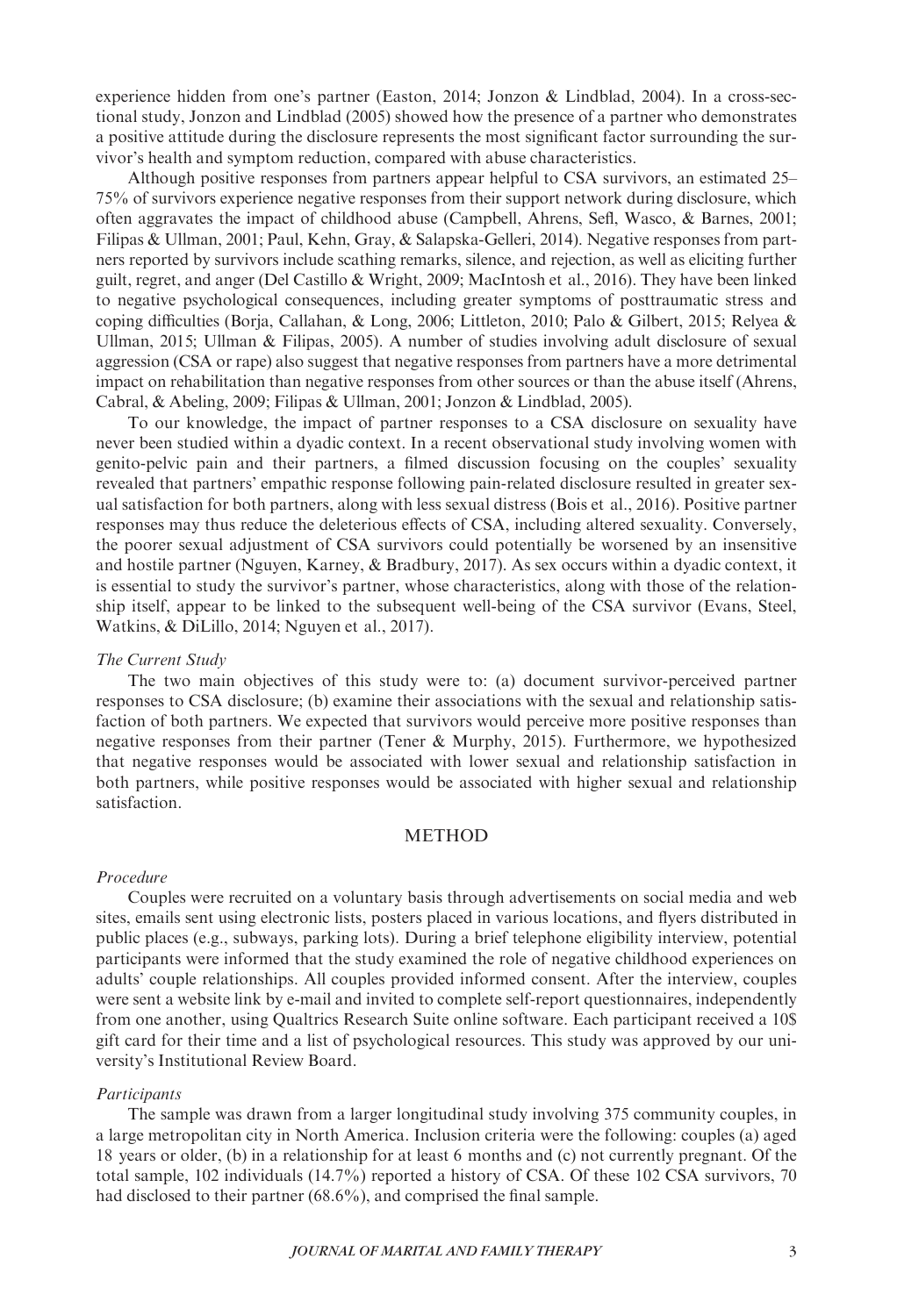# Measures Completed by Both Partners

Demographics. Participants provided demographic information such as age, cultural background, education level, shared annual income, relationship status and duration of relationship.

Childhood sexual abuse and disclosure. CSA was defined as sexual contact between a child under 16 years and someone at least 5 years older. According to this definition, CSA history was identified using the Child Sexual Abuse Measure (CSAM; Finkelhor, 1979), a 13-item questionnaire that assesses the act perpetrated (i.e., fondling, oral sex, and vaginal or anal penetration), the relationship with the perpetrator (e.g., family member, parental figure) and the frequency of the abuse. This measure was used in similar studies to describe more extensively the circumstances of the abuses (e.g., Staples, Rellini, & Roberts, 2012). After having completed the CSAM, participants then indicated if they had previously disclosed their CSA to their partner. Answer choices were "yes", "no", and "he/she is not aware of all".

Sexual satisfaction. Sexual satisfaction was measured with the 5-item Global Measure of Sexual Satisfaction (GMSEX; Lawrance, Byers, & Cohen, 1998), qualifying sexual experiences (e.g. very unpleasant to very pleasant; very unsatisfying to very satisfying) with a partner on a sevenpoint bipolar scale. The GMSEX has demonstrated good internal consistency ( $\alpha$  = .90) and good test–retest reliability  $(r = .84;$  Lawrance et al., 1998). A study comparing various measures of sexual satisfaction concluded that the GMSEX had the strongest psychometric properties (Mark, Herbenick, Fortenberry, Sanders, & Reece, 2014). In the present sample, Cronbach's alphas were .92 for survivors and .93 for partners.

Relationship satisfaction. The 32-item Couple Satisfaction Index was used to measure one's satisfaction in a relationship (CSI; Funk & Rogge, 2007). Total scores range from 0 to 161, where higher scores indicate greater relationship satisfaction. The CSI has demonstrated good psychometric properties for participants with different relationship status (e.g., dating, engaged, married; Funk & Rogge, 2007). In this sample, Cronbach's alphas were .96 for survivors and .97 for partners.

#### Measures Completed Only by Survivors

Partner response to disclosure. The Social Responses Questionnaire was completed by CSA survivors to evaluate their partner's response to disclosure (SRQ; Ullman, 2000). The SRQ classifies 48 different perceived responses into seven subscales that can be divided into two positive and five negative responses. The SRQ was modified to assess the frequency of perceived responses from the actual romantic partner on a five-point Likert scale  $(0 = never, 4 = always)$ . Positive responses subscales are (a) emotional support, which includes expressions of love, caring and esteem (e.g., comforted you), and (b) tangible aid, which refers to giving information support and doing concrete actions to help the survivor (e.g., helped you get medical care). Negative responses subscales are (a) blame, which consists in putting the blame on the survivor for what happened (e.g., told you that you were irresponsible or not cautious enough), (b) stigmatized/treated differently, which includes pulling away from the survivor (e.g., said he/she feels you're tainted by this experience), (c) control, which includes infantilizing the survivor or taking control of him/her (e.g., made decisions or did things for you), (d) egocentric, which refers to responses that focused on the partner's needs without thinking about the survivor's needs (e.g., wanted to seek revenge on the perpetrator), and (e) distraction, which includes responses of not wanting the survivor to talk about the assault (e.g., told you to stop thinking about it). The SRQ has a good test–retest reliability  $(r = .68-.77;$  Ullman, 2000). For this sample, Cronbach's alphas of three of the subscales (Control, Egocentric Responses, and Distraction) were low ( $\alpha$  < .60) and were not improved by removing uncorrelated items. We thus excluded these subscales from subsequent analysis and considered the remaining scales as different constructs. The Cronbach's alphas for the remaining scales were .94 for emotional support, .77 for tangible aid, .73 for blame, and .63 for stigmatized/treated differently.

#### Data Analytic Strategy

Descriptive and correlation analyses were computed using SPSS 20 to describe sample characteristics, CSA characteristics, and study variables as well as associations between study variables. To document the frequency of partner responses to CSA disclosure, each response was coded as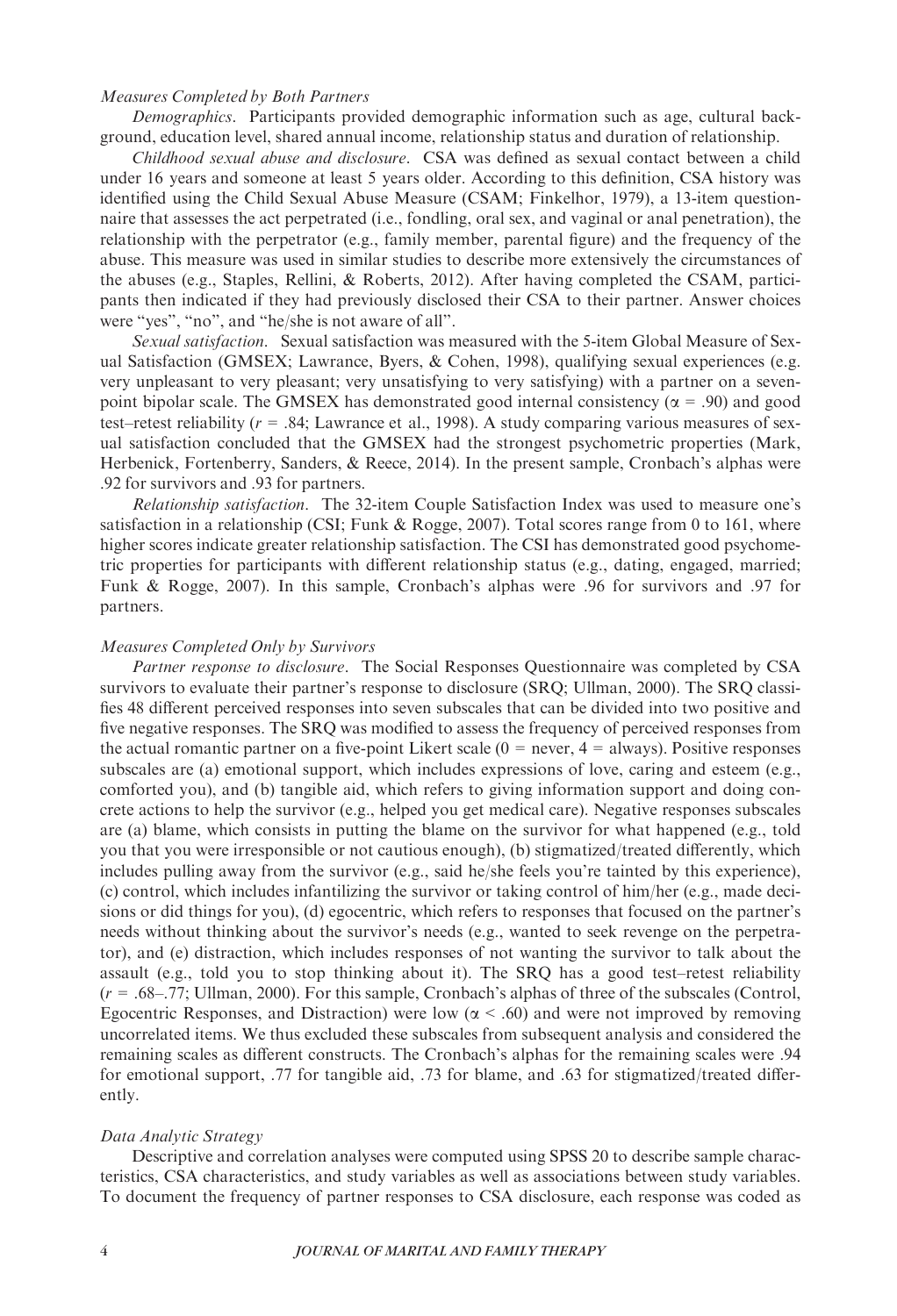having been never, rarely/sometimes, or frequently/always experienced, followed by frequency analyses. Then, path analyses guided by the Actor-Partner Interdependence Model (APIM; Cook & Kenny, 2005) were computed using Mplus version 8 (Muthén & Muthén, 1998–2015) to examine associations between partners' responses to CSA disclosure, relationship satisfaction, and sexual satisfaction. The APIM was chosen because of the dyadic nature of our sample, which implies non-independence of the data. An actor effect is the association between the survivor's independent variable and his or her own outcomes, while a partner effect is the association between a survivor's independent variable and his or her partner's outcomes. Because past studies have reported that length of the relationship can affect relationship and sexual satisfaction (Hadden, Smith,  $\&$ Webster, 2014; Schmiedeberg & Schröder, 2016), it was added as a control variable in the models. Given the small sample size, partner's responses to CSA disclosure were tested in separated models. In these models, partner responses to CSA disclosure was the independent variable, outcomes were survivors and partners' relationship and sexual satisfaction, and length of the relationship was included as a control variable.

The maximum likelihood parameter estimates with standard errors and chi-square test statistics that are robust to non-normality were used (MLR; Muthén & Muthén, 1998–2015). Total scores were calculated by the sum of the item scores. If more than 70% of items were completed, a total score was computed. Missing data at the total score were handled using full information maximum likelihood (FIML). Based on most recommended guidelines, overall model fit was tested using several fit indices: the chi-square value, the comparative fit index (CFI), the root–meansquare error of approximation (RMSEA), and the standardized root-mean-square residual (SRMR). Indicators of good fit were a nonsignificant chi-square value, a CFI value of 0.90 or higher, a RMSEA and a SRMR values below 0.08 (Hooper, Coughlan, & Mullen, 2008; Kline, 2010; McDonald & Ho, 2002).

## RESULTS

#### Descriptive Analyses

Sample characteristics. Sociodemographic characteristics of the 70 couples (60 female survivors and 10 male survivors) and mean scores for these variables are presented in Table 1. Most couples were in cross-sex relationships, except one who was in a same-sex relationship. There were four couple in which both partners reported CSA and disclosed it to their partner. For analysis purposes, we identified a survivor between them based on the severity of the CSA they reported, as defined in past empirical studies (Vaillancourt-Morel et al., 2015), with the partner reporting the most severe CSA being designated as the survivor. We conducted our analyses without those four couples and results were still in the same direction and significant.

CSA characteristics. The frequency of the CSA ranged from a single occurrence (34.3%,  $n = 24$ ), to two to four times (24.3%,  $n = 17$ ), or more than five times (41.5%,  $n = 29$ ). Almost half of CSA survivors (44.3%,  $n = 31$ ) reported that the most severe abuse included vaginal or anal penetration, whereas 12.9% ( $n = 9$ ) reported oral sex, 30.0% ( $n = 21$ ) reported touching or being touched on the genitals, and 12.9% ( $n = 9$ ) were fondled without genital contact. Most CSA were perpetrated by a nonfamily member that the victim knew  $(52.9\%, n = 37)$ , followed by family members (22.9%,  $n = 16$ ), parental figures (14.3%,  $n = 10$ ), and strangers (10.0%,  $n = 7$ ).

Description of study variables. Means and standard deviations for survivor-perceived partner responses to disclosure, and relationship and sexual satisfaction in survivors and partners, are presented in Table 2. Paired sample t tests indicated that relationship  $(t[59] = -1.59$ ,  $p = .118$ ) and sexual satisfaction (t[59] = 0.14,  $p = .890$ ) did not significantly differ between survivors and their partners.  $T$  tests for independent samples showed that emotional support  $(t)$  $[67] = -1.51$ ,  $p = .135$ ), tangible aid (t[67] = -0.94,  $p = .353$ ), blame (t[67] = 0.02,  $p = .988$ ), and stigmatized/treated differently ( $t[67] = 0.52$ ,  $p = .604$ ) did not significantly differ between women and men.

Bivariate correlations. Correlations between study variables are shown in Table 2. Results showed significant correlations between emotional support and sexual satisfaction and between stigmatized/treated differently and relationship satisfaction. Thus, only these partner responses subscales were examined in path analyses. Correlational analyses were also conducted between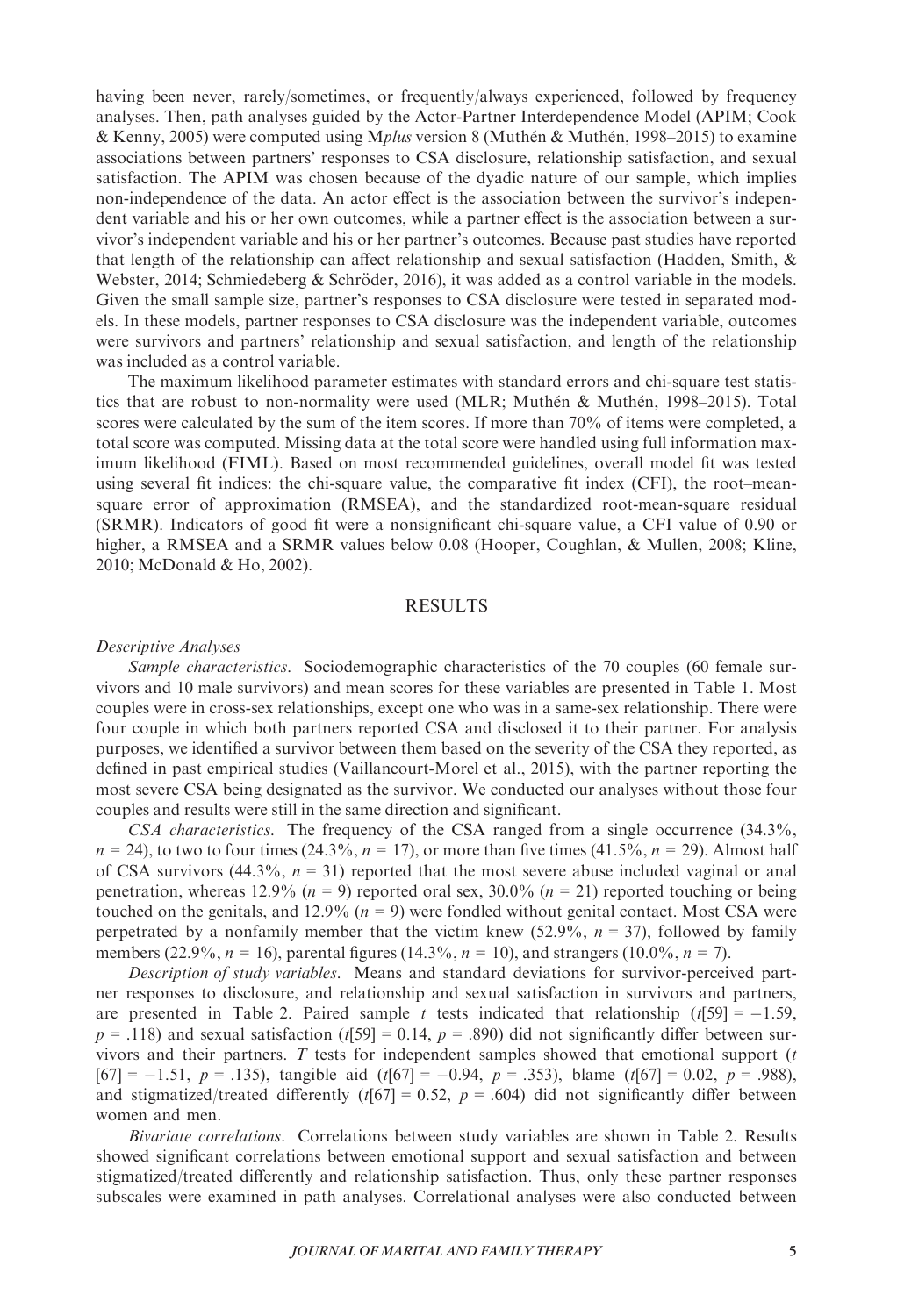| raviv r<br>Descriptive Characteristics of the Sample ( $N = 70$ Couples) |                    |              |                    |              |  |
|--------------------------------------------------------------------------|--------------------|--------------|--------------------|--------------|--|
|                                                                          | <b>Survivors</b>   |              | Partner            |              |  |
| Characteristics                                                          | $M$ (range) or $n$ | $SD$ or $\%$ | $M$ (range) or $n$ | $SD$ or $\%$ |  |
| Gender                                                                   |                    |              |                    |              |  |
| Women                                                                    | 60                 | $85.7\%$     | 12                 | $19.4\%$     |  |
| Men                                                                      | 10                 | $14.3\%$     | 50                 | $80.6\%$     |  |
| Age (years)                                                              | $29.26(19-58)$     | 7.23         | $31.16(18-70)$     | 8.42         |  |
| Cultural background                                                      |                    |              |                    |              |  |
| French-Canadian                                                          | 58                 | 82.9%        | 49                 | 79.0%        |  |
| English-Canadian                                                         |                    |              | 1                  | $1.4\%$      |  |
| Other                                                                    | 12                 | $17.1\%$     | 11                 | $17.7\%$     |  |
| Education (years)                                                        | $16.01(9-22)$      | 2.95         | $15.21(9-25)$      | 3.42         |  |
| Couple annual income (CAD\$)                                             |                    |              |                    |              |  |
| $$0 - 19,999$                                                            | 15                 | $21.4\%$     |                    |              |  |
| \$20,000-39,999                                                          | 22                 | $31.4\%$     |                    |              |  |
| \$40,000-59,999                                                          | 10                 | $14.2\%$     |                    |              |  |
| $>$ \$60,000                                                             | 23                 | 32.8%        |                    |              |  |
| Relationship duration (years)                                            | $5.22(0.5-18.41)$  | 4.41         |                    |              |  |
| Current relationship status                                              |                    |              |                    |              |  |
| Married                                                                  | 18                 | $25.7\%$     |                    |              |  |
| Cohabitating, not married                                                | 37                 | 52.9%        |                    |              |  |
| Not living together                                                      | 15                 | 21.4%        |                    |              |  |

Note: Other cultural background included: First Nations, American, African, Asian, Middle Eastern, Latin or South American, Caribbean, Western European, Eastern European, Australian, or specified other.

other potential confounding variables (e.g., income, time since disclosure) and study outcomes, but no significant association was found.

## Frequency of Partner Responses to Disclosure

Table 1

The frequencies of each response during CSA disclosure are reported in Table 3. The most common partner responses reported by survivors were emotional support (94.3%), followed by tangible aid  $(67.1\%)$  – two responses classified as positive. For the negative responses, being stigmatized/treated differently was reported by 41.4% of survivors whereas 14.3% reported having perceived blame from their partner during disclosure. Interestingly, 48% of the survivors reporting positive responses also reported responses of blame and/or stigmatization.

## Actor–Partner Interdependence Model

Responses of emotional support to disclosure. A first path analysis was assessed to examine the actor and partner associations between perceived partner responses of emotional support to CSA disclosure and survivors' and partners' relationship and sexual satisfaction while controlling for length of relationship. Standardized coefficients are presented in panel a of Figure 1. Results indicated that greater perceived emotional support was associated with both survivors' ( $\beta = .25$ ,  $p = .023$ ) and partners' ( $\beta = .29$ ,  $p = .037$ ) greater sexual satisfaction. No significant effects emerged for survivors or partners' relationship satisfaction. This model fits the data well, with satisfactory fit indices:  $\chi^2(1) = 1.18$ ,  $p = .717$ ; RMSEA = 0.05, 90% CI (0.00–0.33); CFI = 0.99;  $SRMR = 0.03$ . Overall, the final model explained 4.8% of the variance in relationship satisfaction for survivors and partners, and 10.4–11.3% for survivors' and partners' sexual satisfaction.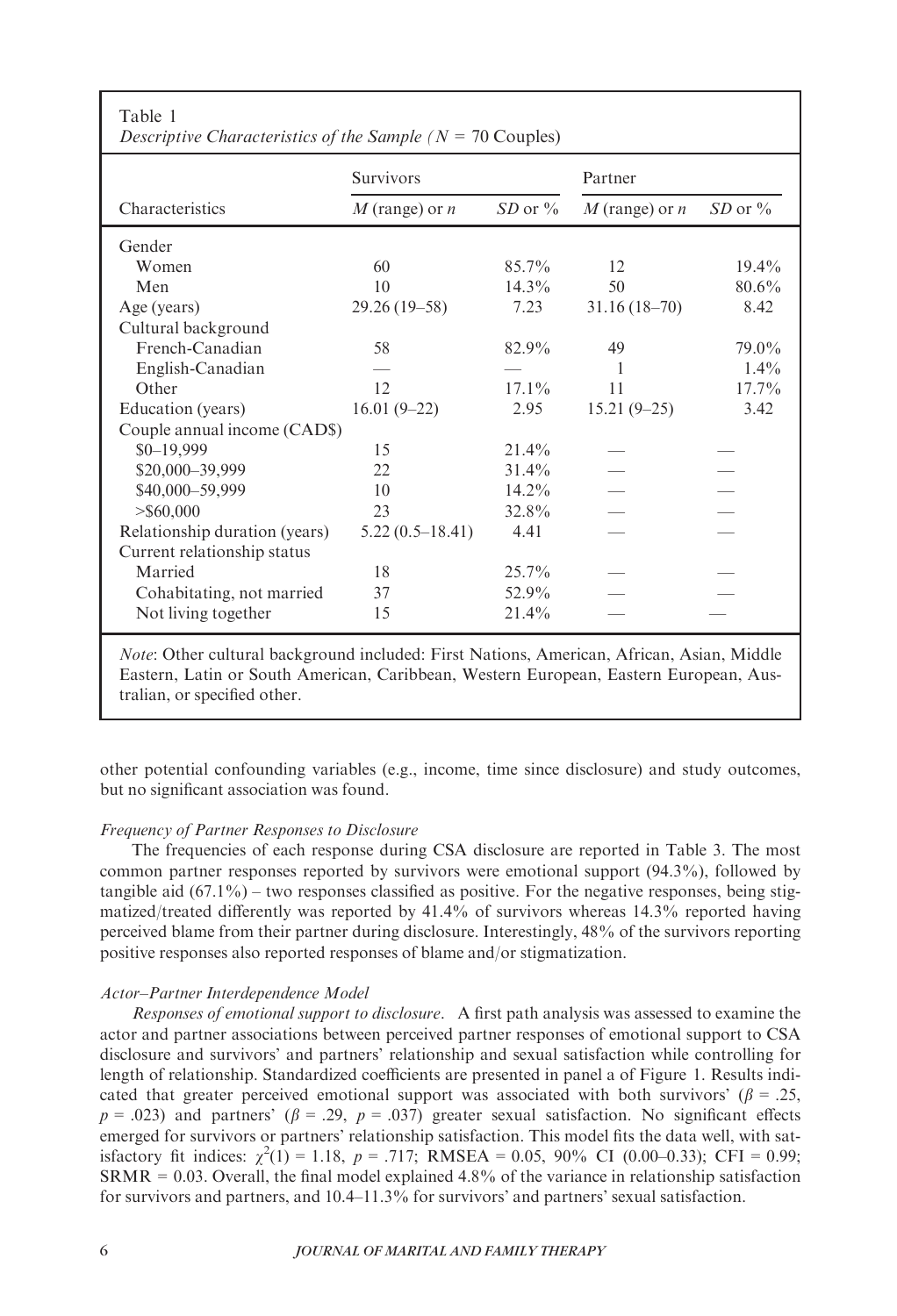| Means, Standard Deviations, and Correlations for Perceived Responses to Disclosure, Relationship Satisfaction and Sexual Satisfaction for<br>Survivors and Their Partner<br>Table 2                                           |                                                                                                                                |        |                |                                          |                                        |                                            |                                                               |                                                                                                |
|-------------------------------------------------------------------------------------------------------------------------------------------------------------------------------------------------------------------------------|--------------------------------------------------------------------------------------------------------------------------------|--------|----------------|------------------------------------------|----------------------------------------|--------------------------------------------|---------------------------------------------------------------|------------------------------------------------------------------------------------------------|
|                                                                                                                                                                                                                               | (SD)                                                                                                                           |        |                |                                          |                                        |                                            |                                                               |                                                                                                |
| 4. Stigmatized/treated differently<br>5. S's relationship satisfaction<br>6. P's relationship satisfaction<br>7. S's sexual satisfaction<br>8. P's sexual satisfaction<br>1. Emotional support<br>2. Tangible aid<br>3. Blame | (31.20(21.71))<br>.43(26.18)<br>0.20(0.34)<br>28.54 (6.30)<br>.35(5.31)<br>2.71 (1.01)<br>.03(0.98)<br>0.16(0.51)<br>127<br>29 | .55*** | $-10$<br>$-15$ | $-0.2$<br>$\frac{5}{1}$<br>$\frac{8}{3}$ | $-.54***$<br>$\ddot{\mathrm{60}}$<br>I | $49***$<br>$-.32*$<br>$-.02$<br>$\ddot{5}$ | 59****<br>$.43**$<br>$.24*$<br>$-13$<br>$-0.03$<br>$\ddot{.}$ | $45***$<br>$67***$<br>$.43**$<br>$-.22$<br>$\ddot{c}$<br>$\overline{0}$<br>$\overline{a}$<br>I |
| $Note: S = CSA$ survivor. $P =$ partner of the N                                                                                                                                                                              | he CSA survivor. * $p < 0.05$ . ** $p < 0.01$ . *** $p < 0.001$ . <i>n</i> range between 59 and 70.                            |        |                |                                          |                                        |                                            |                                                               |                                                                                                |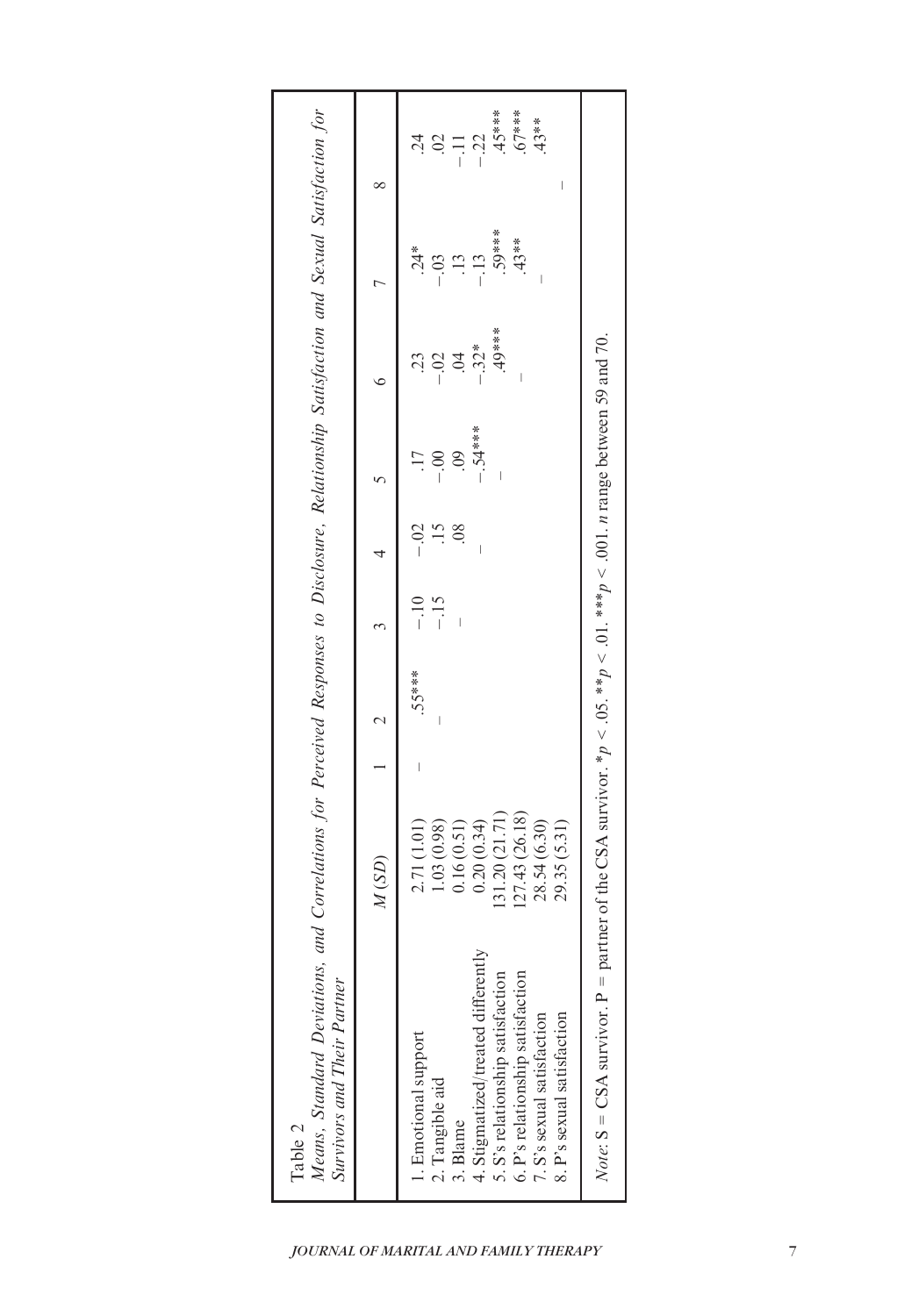#### Table 3

|                                                | Partner response to disclosure |                                  |                               |                                                 |  |
|------------------------------------------------|--------------------------------|----------------------------------|-------------------------------|-------------------------------------------------|--|
| Frequency                                      | Emotional support<br>$\% (n)$  | Tangible aid<br>$\% (n)$         | <b>Blame</b><br>$\% (n)$      | Stigmatized/<br>Treated differently<br>$\% (n)$ |  |
| Never<br>Rarely/sometimes<br>Frequently/always | 4.3(3)<br>94.3 (66)            | 31.4(22)<br>22.9(16)<br>44.3(31) | 84.3 (59)<br>8.6(6)<br>5.7(4) | 57.1 (40)<br>34.3(24)<br>7.1(5)                 |  |

Frequency of Survivor-Perceived Partner Responses During Disclosure of Child Sexual  $Ah \nu \bar{\nu}$ 



Figure 1. Path analysis of the associations between partner responses to CSA disclosure and relationship and sexual satisfaction. The effect of length of the relationship on relationship and sexual satisfaction was included as a control variable. All covariances between dependent variables were estimated in the model but not reported to avoid confusion. For Model A, these covariances varied between .38,  $p = .027$  for the association between partners' relationship satisfaction and survivors' sexual satisfaction, and .69,  $p < .001$  for the association between partners' relationship satisfaction and partners' sexual satisfaction. For Model B, covariances varied between .41,  $p = .024$  for the association between partners' relationship satisfaction and survivors' sexual satisfaction, and .70,  $p < .001$  for the association between partners' relationship satisfaction and partners' sexual satisfaction.\* $p < .05$ ,\*\*\* $p < .001$ .

Responses of stigmatization/treating differently to disclosure. A second path analysis model was assessed to examine the actor and partner associations between perceived partner responses of being stigmatized or treated differently and survivors' and partners' relationship and sexual satisfaction while controlling for length of relationship. Standardized coefficients are presented in panel b of Figure 1. Results indicated that greater perceived stigmatization was associated with lower survivors' relationship satisfaction ( $\beta = -.54$ ,  $p < .001$ ) and lower partners' relationship satisfaction ( $\beta = -.29$ ,  $p = .026$ ). No significant effects emerged for survivors' or partners' sexual satisfaction. Results indicated good fit for this model:  $\chi^2(1) = 0.43$ ,  $p = .835$ ; RMSEA = 0.00, 90% CI  $(0.00-0.18)$ ; CFI = 1.00; SRMR = 0.01. Overall, the final model explained 29.7% of the variance in survivors' relationship satisfaction and 8.7% for partners, and 4.6–4.7% for survivors and partners' sexual satisfaction respectively.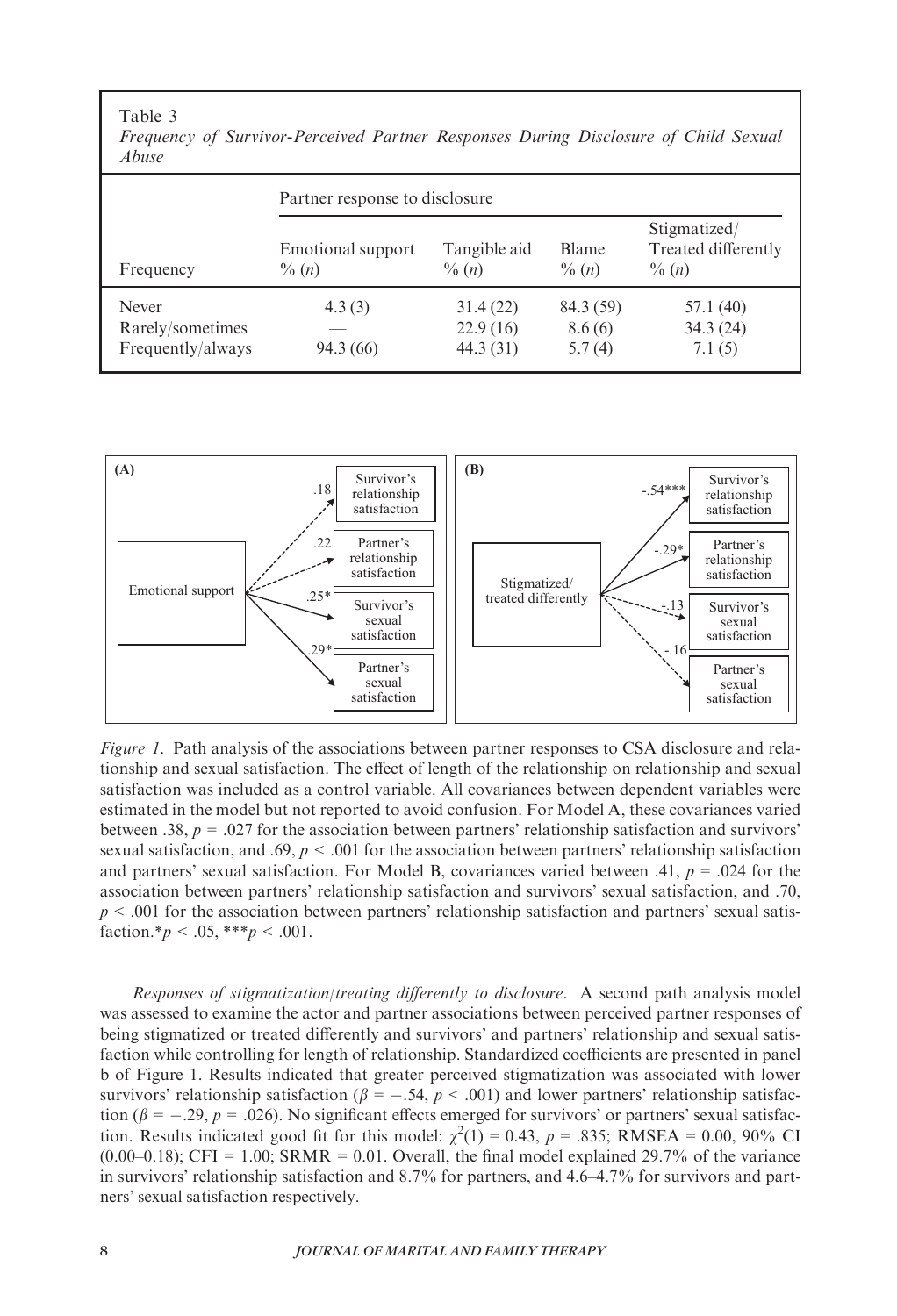## DISCUSSION

The main goals of this study were to document survivors' perception of partner responses to their CSA disclosure, and to examine their associations with both survivors' and partners' relationship and sexual satisfaction. A primary finding was that survivor-perceived partner responses were prominently positive. Still, half of survivors reporting positive responses also reported responses of blame and/or stigmatization. The two other main findings were that survivors' perceived emotional support during disclosure was associated with their own and their partners' greater sexual satisfaction, and survivors' perception of being stigmatized or treated differently was associated with their own and their partner's poorer relationship satisfaction.

#### Frequency of Perceived Partner Responses to Disclosure of CSA

As hypothesized, results indicated that most survivors received positive support from their partner during disclosure of their CSA. This finding is consistent with the literature, where the proportion of positive support hovers around 65% (Jonzon & Lindblad, 2004; MacIntosh et al., 2016). In our sample, 94% of the survivors received emotional support and 67% received tangible aid from their partner. The frequency of those responses was quite high, with a majority reporting that it occurred frequently or always. However, an important proportion of the sample also reported a negative response from their partner, namely stigmatization/being treated differently  $(41%)$  or being blamed  $(14%)$ . Fortunately, those negative responses occurred less frequently than the positive ones, with a majority reporting that they occurred rarely/sometimes. These results are particularly important because previous studies reported that partners are the second most common receivers of CSA disclosure in adulthood, after therapists (Jonzon & Lindblad, 2004).

#### Stigmatization and Negative Associations with Relationship Satisfaction

Results indicated that survivor-perceived partner responses of stigmatization were associated with lower relationship satisfaction, but not sexual satisfaction, for both members of the couple. This finding is partly consistent with our hypothesis. CSA survivors often have difficulties with intimacy and trust in a close relationship (DiLillo & Long, 1999). Feeling stigmatized or treated differently during disclosure might have caused a breakdown in the relationship by triggering past abuse-related self-representations and negative feelings such as shame and guilt, leading to decreased relational closeness and intimacy (Evans et al., 2014). Findings are also concordant with research indicating that negative responses during disclosure of an abuse are associated with greater trauma symptoms for the survivor (e.g., Godbout et al., 2014; Jonzon & Lindblad, 2005). Conceptually, results support the secondary victimization theory (Ahrens, 2006), namely that the survivors exposed to stigmatizing behaviors or attitudes may react as if they were traumatized for a second time, manifested here through diminished relational satisfaction.

The effect of survivor-perceived partner responses of stigmatization on partners' relationship satisfaction is of particular interest. Although we did not directly investigate what may have prompted partners' different responses, theoretical models of reactions to confessions of trauma can inform the present finding (Nelson & Smith, 2005; Nelson & Wampler, 2000). It is feasible that partners' stigmatizing responses emerged from a feeling of powerlessness in the face of such a confession, and that they may have felt shameful about their responses, which in turn would further impact their capacity to feel close to their romantic partner. This would be consistent with the Couple Adaptation to Traumatic Stress Model, more specifically the secondary trauma theory (Nelson & Smith, 2005; Nelson & Wampler, 2000), whereby, the partner exposed to the story and/or the symptoms of their survivor–partner can experience distress and related impairments in functioning, namely diminished relational satisfaction.

Finally, contrary with our hypothesis and to the existing literature (MacIntosh et al., 2016), stigmatization was not related to the sexual satisfaction of either partner. This might have been caused by the covariance between relational and sexual satisfaction, such that the negative effects of this negative partner response had a greater impact on the relationship than on sexuality. Although correlated, those two variables represent different relationship domains which do not necessarily vary together, especially in couples including a CSA survivor, for which sexuality can be underinvested and/or inhibited (Noll, Trickett, & Putnam, 2003). It could also be that the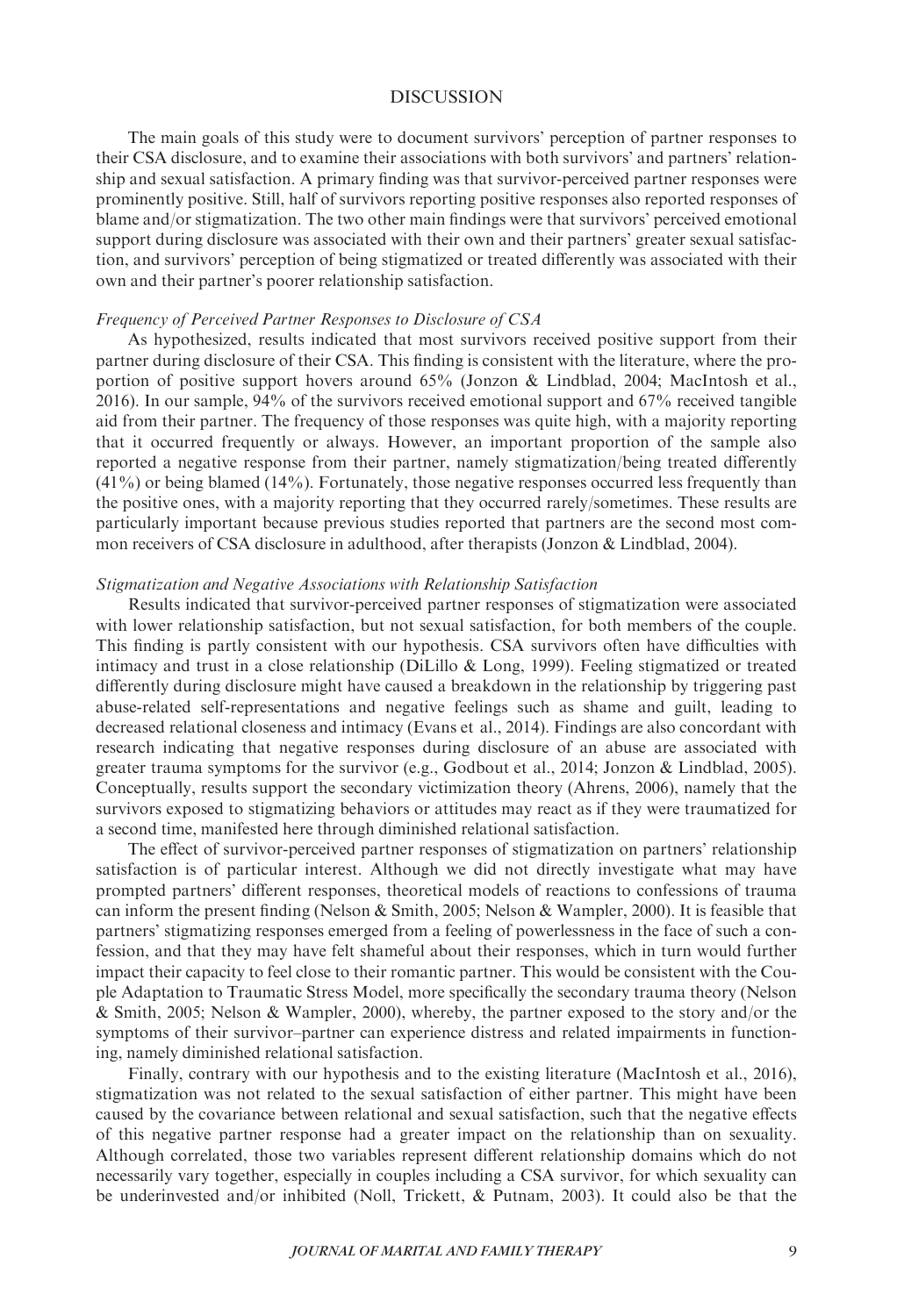specific type of stigmatization perceived by the survivors affected less the way they experience and perceive their sexuality, but instead tainted relational aspects of their union.

## Emotional Support and Positive Associations with Sexual Satisfaction

Findings indicated that survivor-perceived partner emotional support was associated with sexual satisfaction in both partners, but not relationship satisfaction, which is partly consistent with our hypothesis. Being emotionally supportive might be a sign of partner responsiveness, which is associated with better sexual satisfaction in couples (Reis & Shaver, 1988; Bois et al., 2016). This result adds to those of studies on the impact of positive support, showing that such support is associated with a reduction of trauma symptoms (e.g. Evans et al., 2014). For example, in a qualitative study of MacIntosh et al. (2016), CSA survivors who reported kind, supportive and accommodating responses from their partner following their disclosure of CSA reported a greater sense of safety and closeness in their relationship. Thus, it is possible that perceiving support and empathy from one's partner could have increased the survivor's capacity to overcome CSA's effect on their sexuality and, thus, feel more satisfied with their sexuality.

The particular impact of emotional support on the sexual satisfaction of the survivors, and not their relationship satisfaction, might be explained by a heightened emotional awareness and sexual communication in the couple. It has been found that high betrayal traumas (e.g., abuse by caregiver) are associated with alexithymia (trouble labeling and expressing emotions) and poorer sexual communication with partners (Goldsmith, Freyd, & DePrince, 2012; Rosenthal & Freyd, 2017). These traumas instigate emotional disconnection and can bring survivors to chronically suppress their sexual needs. Thus, the opportunity to share about the trauma with their loved one and to feel emotionally supported might have helped survivors reconnect to their emotions and needs, which could have increased their sexual communication and intimacy, leading in turn to increased sexual satisfaction. Positive responses during disclosure have been less studied then their negative counterparts (Relyea & Ullman, 2015). This can be partly explained by the fact that the detrimental effects of negative responses are assumed to be stronger than the aiding effects of the positive ones (Davis, Brickman, & Baker, 1991). This hypothesized lower impact of positive support might also explain why, contrary with our hypothesis, survivor-perceived partner emotional support was not associated with relationship satisfaction. This seems plausible, knowing that our sample's relationship satisfaction mean was quite low. In this context, the potential positive effects of emotional support may not have outweighed the negative dimensions already present in the romantic relationship.

#### Blame and Tangible Aid and Associations with Relationship and Sexual Satisfaction

Contrary with our hypothesis, responses of blame and tangible aid were not associated with either relationship or sexual satisfaction. The absence of results for the response of blame could be explained by the low frequency of its occurrence (14%) in our sample. As for tangible aid, it could be argued that this kind of support is less needed in the context of CSA disclosure in adulthood, than in the context of adult sexual abuse (i.e. rape). According to the Optimal Matching model, support must match the needs of the helped person in order to be effective (Cutrona, 1990). According to stress and coping theory, when someone feels like they have a sense of agency over a problem, tangible aid is helpful, whereas when they feel powerless in the face of a difficulty, one would seek and benefit from emotional support (Lazarus  $&$  Folkman, 1984). It is then possible that responses of tangible aid did not meet the needs of the survivors and, therefore, were not associated with relationship and sexual outcomes.

#### Clinical Implications

Our findings suggest that survivor-perceived partner responses to the disclosure of CSA are associated with the sexual and relationship satisfaction of the couple. Identifying the frequency and effects of partner responses to CSA disclosure is particularly important for clinicians intervening with couples in which one or both members have been sexually abused. Our results point toward mixed answers from partners, survivors receiving both positive and negative responses from them. The possibility of obtaining negative responses following CSA disclosure should be taken in consideration by therapists working with these couples and having to manage CSA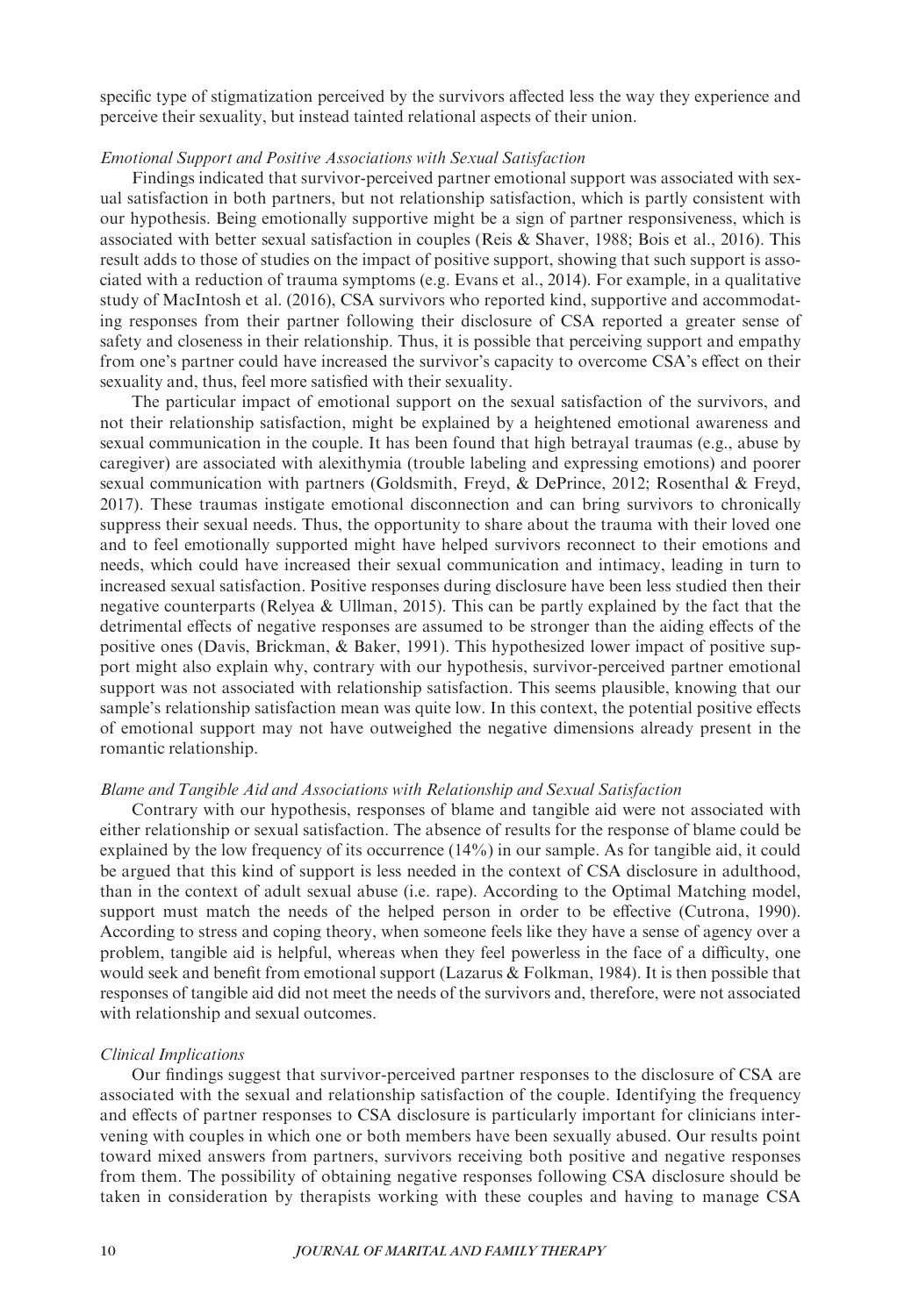disclosure during assessment or therapy. Knowing their potential detrimental impact, even when they are paired with positive responses, these negative responses should be targeted in therapy. Clinicians should preferably conduct an initial detailed CSA assessment in individual interviews and determine whether CSA has been disclosed to the partner, and, if the survivor wishes to disclose, what the partner's responses to this disclosure may involve. It should not be assumed that disclosing is always the preferable option. The context of the potential disclosure needs to be analyzed beforehand (e.g. the quality of emotional support usually given by the partner; the characteristics of the relationship) (MacIntosh et al., 2016). Then, when disclosure is the preferred option of the survivor, interventions should be aimed at helping couples discuss past victimization in ways that validate each other's needs and provide emotional support, without stigmatizing responses. If these occur, interventions should target stigmatizing responses to repair the relationship bond and to be able to integrate the past abusive experience without being tainted by it.

#### Strengths, Limitations, and Future Studies

Results should be interpreted in light of this study's strengths and limitations. First, the limited number of men reporting CSA in our study did not allow us to conduct analyses based on gender. Accordingly, our results may not be generalizable to all men. A second limitation is the use of retrospective self-reports of CSA. This type of report is largely used in the literature and seems reasonably accurate (Goodman et al., 2003), but still has limitations due to memory bias. Third, the cross-sectional design of this study precludes causal interpretations. An alternative hypothesis may be that in couples with lower relationship satisfaction, survivors tend to perceive more stigmatizing responses from their partners. Fourth, due to the self-selection bias, it is possible that only higher functioning couples completed the study. Fifth, the cultural background of our sample was rather homogenous, and their age and relationship duration indicate that they had not been partnered for many years, which might limit the generalizability of the findings. Finally, the Social Reactions Questionnaire, used to assess survivors' perceptions of partner responses, did not allow us to inquire about the partner's point of view.

As for strengths, the present dyadic study moved beyond survivor-only descriptive study designs by assessing both positive and negative responses during disclosure of a CSA to a romantic partner on sexual and relational outcomes during adulthood. It is one of the rare studies in the field of disclosure and CSA to use a dyadic model assessing sexual and relational functioning in both members of the couple, and to assess these outcomes in both male and female CSA survivors. Future studies should consider adopting a dyadic perspective in the study of CSA disclosure and its impact in light of current results.

# **CONCLUSION**

Through its dyadic design, the present study contributed to expand knowledge concerning partner responses to survivors' disclosure of CSA and both partners' sexual and relationship satisfaction, and highlighted the importance of considering the impact of both positive and negative responses to disclosure. Survivor-perceived partner responses could explain variability in the relational and sexual consequences of CSA.

Clinicians working with couples in which one of the partners is a CSA survivor should keep in mind that emotional support during disclosure might have a positive association with the sexual satisfaction of both partners, while, stigmatizing responses may be associated with their decreased relationship satisfaction.

## **REFERENCES**

Ahrens, C. E. (2006). Being silenced: The impact of negative social responses on the disclosure of rape. American Journal of Community Psychology, 38(3–4), 31–34.<https://doi.org/10.1007/s10464-006-9069-9>.

Ahrens, C. E., Cabral, G., & Abeling, S. (2009). Healing or hurtful: Sexual assault survivors' interpretations of social responses from support providers. Psychology of Women Quarterly, 33(1), 81-94. [https://doi.org/10.1111/j.](https://doi.org/10.1111/j.1471-6402.2008.01476.x) [1471-6402.2008.01476.x](https://doi.org/10.1111/j.1471-6402.2008.01476.x).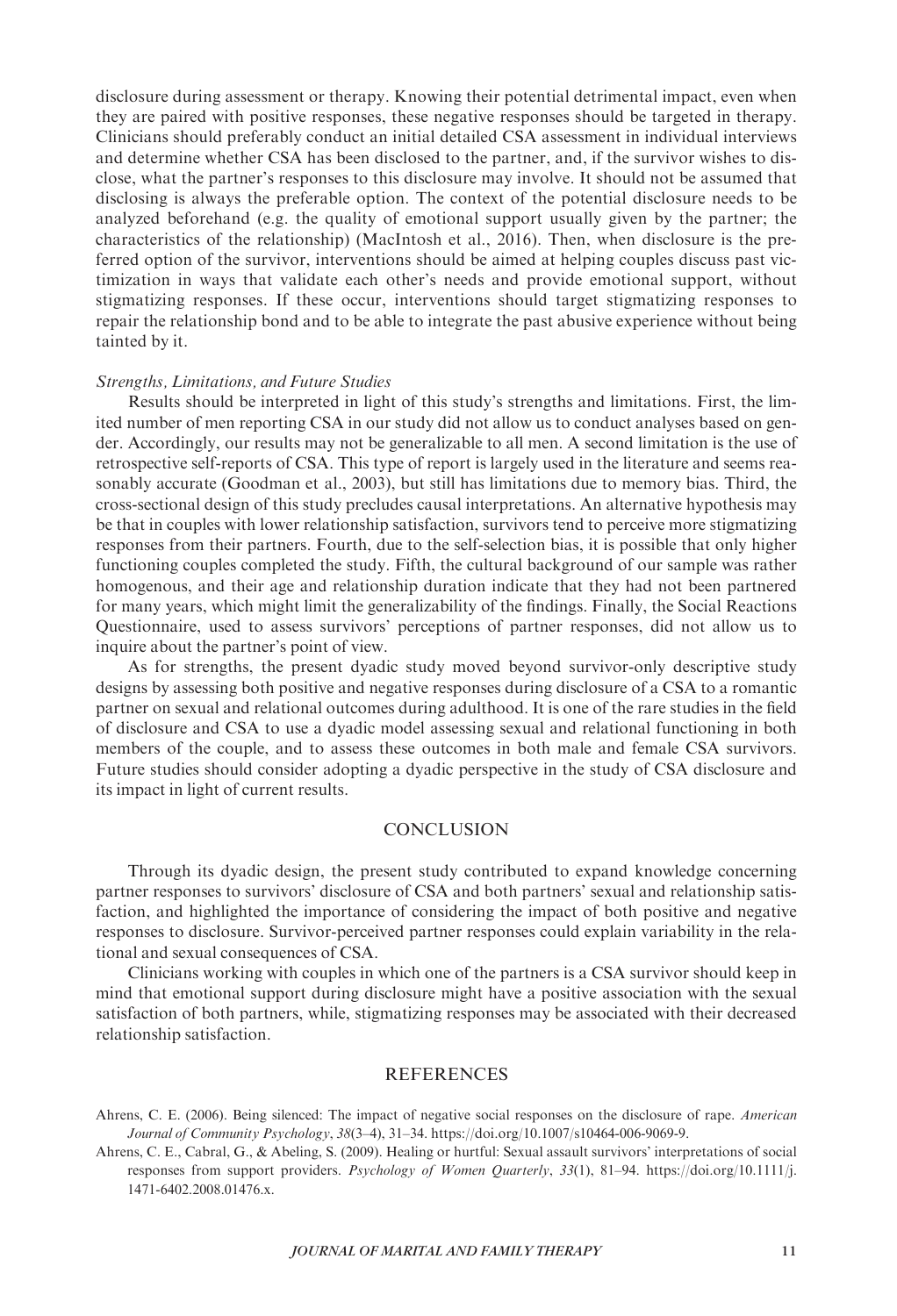- Alaggia, R., Collin-Vezina, D., & Lateef, R. (2017). Facilitators and barriers to child sexual abuse (CSA) disclosures: A research update  $(2000-2016)$ . Trauma, Violence, & Abuse, 20(10), 1-24. [https://doi.org/10.1177/](https://doi.org/10.1177/1524838017697312) [1524838017697312](https://doi.org/10.1177/1524838017697312).
- Alaggia, R., & Kirshenbaum, S. (2005). Speaking the unspeakable: Examining the impact of family dynamics on child sexual abuse disclosures. Families in Society: The Journal of Contemporary Social Services, 86(2), 227-234. [https://doi.org/10.1606/1044-3894.2457.](https://doi.org/10.1606/1044-3894.2457)
- Bigras, N., Godbout, N., & Briere, J. (2015). Child sexual abuse, sexual anxiety, and sexual satisfaction: The role of self-capacities. Journal of Child Sexual Abuse, 24(5), 464–483. [https://doi.org/10.1080/10538712.2015.1042184.](https://doi.org/10.1080/10538712.2015.1042184)
- Bois, K., Bergeron, S., Rosen, N., Mayrand, M.-H., Brassard, A., & Sadikaj, G. (2016). Intimacy, sexual satisfaction and sexual distress in vulvodynia couples: An observational study. Health Psychology, 35(6), 531–540. [https://](https://doi.org/10.1037/hea0000289) [doi.org/10.1037/hea0000289](https://doi.org/10.1037/hea0000289).
- Borja, S. E., Callahan, J. L., & Long, P. J. (2006). Positive and negative adjustment and social support of sexual assault survivors. Journal of Traumatic Stress, 19(6), 905–914.<https://doi.org/10.1002/jts.20169>.
- Campbell, R., Ahrens, C. E., Sefl, T., Wasco, S. M., & Barnes, H. E. (2001). Social responses to rape victims: Healing and hurtful effects on psychological and physical health outcomes. Violence and Victims, 16(3), 287–302.
- Chen, L., Murad, H., Paras, M., Colbenson, K., Sattler, A., Goranson, E., et al. (2010). Sexual abuse and lifetime diagnosis of psychiatric disorders: Systematic review and meta-analysis. Mayo Clinic Proceedings, 85, 618–629. [https://doi.org/10.4065/mcp.2009.0583.](https://doi.org/10.4065/mcp.2009.0583)
- Cook, W. L., & Kenny, D. A. (2005). The actor–partner interdependence model: A model of bidirectional effects in developmental studies. International Journal of Behavioral Development, 29(2), 101–109. [https://doi.org/10.1080/](https://doi.org/10.1080/01650250444000405) [01650250444000405](https://doi.org/10.1080/01650250444000405).
- Cutrona, C. E. (1990). Stress and social support  $\& \#x2014$ ; in search of optimal matching. *Journal of Social and Clini*cal Psychology, 9(1), 3–14.<https://doi.org/10.1521/jscp.1990.9.1.3>.
- Davis, R. C., Brickman, E., & Baker, T. (1991). Supportive and unsupportive responses of others to rape victims: Effects on concurrent victim adjustment. American Journal of Community Psychology, 19(3), 443–451. [https://](https://doi.org/10.1007/BF00938035) [doi.org/10.1007/BF00938035](https://doi.org/10.1007/BF00938035).
- Del Castillo, D., & Wright, M. O. (2009). The perils and possibilities in disclosing childhood sexual abuse to a romantic partner. Journal of Child Sexual Abuse, 18(4), 386–404.<https://doi.org/10.1080/10538710903035230>.
- DiLillo, D., Jaffe, A. E., Watkins, L. E., Peugh, J., Kras, A., & Campbell, C. (2016). The occurrence and traumatic impact of sexual revictimization in newlywed couples. Couple and Family Psychology: Research and Practice, 5(4), 212–225. [https://doi.org/10.1037/cfp0000067.](https://doi.org/10.1037/cfp0000067)
- DiLillo, D., & Long, P. J. (1999). Perceptions of couple functioning among female survivors of child sexual abuse. Journal of Child Sexual Abuse, 7(4), 59–76. [https://doi.org/10.1300/J070v07n04\\_05.](https://doi.org/10.1300/J070v07n04_05)
- DiLillo, D., Peugh, J., Walsh, K., Panuzio, J., Trask, E., & Evans, S. (2009). Child maltreatment history among newlywed couples: A longitudinal study of marital outcomes and mediating pathways. Journal of Consulting and Clinical Psychology, 77(4), 680–692.<https://doi.org/10.1037/a0015708>.
- Dunlop, B. W., Hill, E., Johnson, B. N., Klein, D. N., Gelenberg, A. J., Rothbaum, B. O., et al. (2015). Mediators of sexual functioning and marital quality in chronically depressed adults with and without a history of childhood sexual abuse. The Journal of Sexual Medicine, 12(3), 813–823. [https://doi.org/10.1111/jsm.](https://doi.org/10.1111/jsm.12727) [12727.](https://doi.org/10.1111/jsm.12727)
- Easton, S. D. (2014). Masculine norms, disclosure, and childhood adversities predict long-term mental distress among men with histories of child sexual abuse. Child Abuse & Neglect, 38(2), 243–251. [https://doi.org/10.1016/j.chiab](https://doi.org/10.1016/j.chiabu.2013.08.020) [u.2013.08.020](https://doi.org/10.1016/j.chiabu.2013.08.020).
- Evans, S. E., Steel, A. L., Watkins, L. E., & DiLillo, D. (2014). Childhood exposure to family violence and adult trauma symptoms: The importance of social support from a spouse. Psychological Trauma: Theory, Research, Practice, and Policy, 6(5), 527–536.<https://doi.org/10.1037/a0036940>.
- Filipas, H. H., & Ullman, S. E. (2001). Social responses to sexual assault victims from various support sources. Violence and Victims, 16(6), 673–692.
- Finkelhor, D. (1979). Sexually victimized children. New York: Free Press.
- Funk, J. L., & Rogge, R. D. (2007). Testing the ruler with item response theory: Increasing precision of measurement for relationship satisfaction with the couples satisfaction index. Journal of Family Psychology, 21(4), 572–583. [https://doi.org/10.1037/0893-3200.21.4.572.](https://doi.org/10.1037/0893-3200.21.4.572)
- Godbout, N., Briere, J., Sabourin, S., & Lussier, Y. (2014). Child sexual abuse and subsequent relational and personal functioning: The role of parental support. Child Abuse & Neglect, 38(2), 317–325. [https://doi.org/10.1016/](https://doi.org/10.1016/j.chiabu.2013.10.001) [j.chiabu.2013.10.001](https://doi.org/10.1016/j.chiabu.2013.10.001).
- Goldsmith, R. E., Freyd, J. J., & DePrince, A. P. (2012). Betrayal trauma: Associations with psychological and physical symptoms in young adults. Journal of Interpersonal Violence, 27(3), 547–567. [https://doi.org/10.1177/](https://doi.org/10.1177/0886260511421672) [0886260511421672](https://doi.org/10.1177/0886260511421672).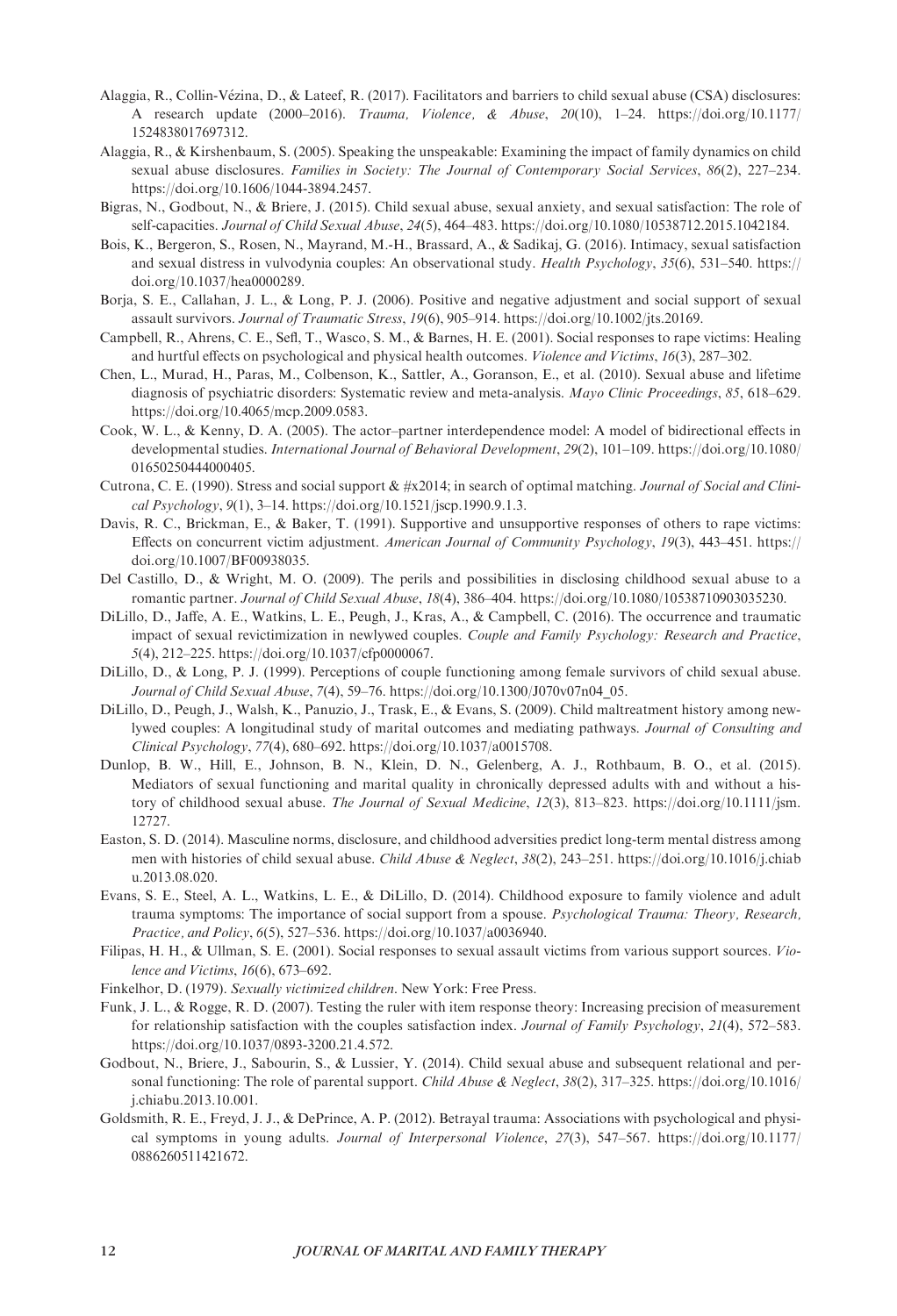- Goodman, G. S., Ghetti, S., Quas, J. A., Edelstein, R. S., Alexander, K. W., Redlich, A. D., et al. (2003). A prospective study of memory for child sexual abuse: New findings relevant to the repressed-memory controversy. Psychological Science, 14(2), 113–118.<https://doi.org/10.1111/1467-9280.01428>.
- Hadden, B. W., Smith, C. V., & Webster, G. D. (2014). Relationship duration moderates associations between attachment and relationship quality: Meta-analytic support for temporal adult romantic attachment model. Personality and Social Psychology Review, 18(1), 42–58. [https://doi.org/10.1177/1088868313501885.](https://doi.org/10.1177/1088868313501885)
- Hooper, D., Coughlan, J., & Mullen, M. (2008). Structural equation modelling: Guidelines for determining model fit. Electronic Journal of Business Research Methods, 6(1), 53–60.
- Jonzon, E., & Lindblad, F. (2004). Disclosure, responses, and social support: Findings from a sample of adult victims of child sexual abuse. Child Maltreatment, 9(2), 190–200. [https://doi.org/10.1177/1077559504264263.](https://doi.org/10.1177/1077559504264263)
- Jonzon, E., & Lindblad, F. (2005). Adult female victims of child sexual abuse: Multitype maltreatment and disclosure characteristics related to subjective health. Journal of Interpersonal Violence, 20(6), 651–666. [https://doi.org/10.](https://doi.org/10.1177/0886260504272427) [1177/0886260504272427.](https://doi.org/10.1177/0886260504272427)
- Kline, R. B. (2010). Principles and practice of structural equation modeling (3rd ed.). New York: The Guilford Press.
- Lawrance, K. A., Byers, E. S., & Cohen, J. N. (1998). Interpersonal exchange model of sexual satisfaction questionnaire. In C. M. Davis, N. L. Youber, R. Bauman, G. Schover & S. L. T. Davis (Eds.), Handbook of sexualityrelated measures (pp. 514–518). Thousand Oaks: Sage.
- Lazarus, R. S., & Folkman, S. (1984). Stress, appraisal, and coping. New York: Springer publishing company.
- Littleton, H. L. (2010). The impact of social support and negative disclosure responses on sexual assault victims: A cross-sectional and longitudinal investigation. Journal of Trauma & Dissociation, 11(2), 210–227. [https://doi.](https://doi.org/11:210- 227.10.1080/15299730903502946) [org/11:210- 227.10.1080/15299730903502946](https://doi.org/11:210- 227.10.1080/15299730903502946).
- MacIntosh, H., Fletcher, K., & Collin-Vézina, D. (2016). "I was like damaged, used goods": Thematic analysis of disclosures of childhood sexual abuse to romantic partners. Marriage & Family Review, 52(6), 598–611. [https://doi.](https://doi.org/10.1080/01494929.2016.1157117) [org/10.1080/01494929.2016.1157117](https://doi.org/10.1080/01494929.2016.1157117).
- Mark, K. P., Herbenick, D., Fortenberry, J. D., Sanders, S., & Reece, M. (2014). A psychometric comparison of three scales and a single-item measure to assess sexual satisfaction. The Journal of Sex Research, 51(2), 159–169. [https://doi.org/10.1080/00224499.2013.816261.](https://doi.org/10.1080/00224499.2013.816261)
- McDonald, R. P., & Ho, M. H. R. (2002). Principles and practice in reporting structural equation analyses. *Psycho*logical Methods, 7(1), 64–82. [https://doi.org/10.1037/1082-989X.7.1.64.](https://doi.org/10.1037/1082-989X.7.1.64)
- Murray, L. K., Nguyen, A., & Cohen, J. A. (2014). Child sexual abuse. Child & Adolescent Psychiatric Clinics of North America, 23(2), 321–337.<https://doi.org/10.1016/j.chc.2014.01.003>.
- Muthén, L. K., & Muthén, B. O. (1998–2015). Mplus User's Guide (7th ed.). Los Angeles, CA: Muthén & Muthén.
- Nelson, B. S., & Smith, D. B. (2005). Systemic traumatic stress: The couple adaptation to traumatic stress model. Journal of Marital and Family Therapy, 31(2), 145–157.<https://doi.org/10.1111/j.1752-0606.2005.tb01552.x>.
- Nelson, B. S., & Wampler, K. S. (2000). Systemic effects of trauma in clinic couples: An exploratory study of secondary trauma resulting from childhood abuse. Journal of Marital and Family Therapy, 26(2), 171–184. [https://doi.org/10.1111/j.1752-0606.2000.tb00287.x.](https://doi.org/10.1111/j.1752-0606.2000.tb00287.x)
- Nguyen, T. P., Karney, B. R., & Bradbury, T. N. (2017). Childhood abuse and later marital outcomes: Do partner characteristics moderate the association? Journal of Family Psychology, 31(1), 82–92. [https://doi.org/10.1037/fa](https://doi.org/10.1037/fam0000208) m0000208
- Noll, J. G., Trickett, P. K., & Putnam, F. W. (2003). A prospective investigation of the impact of childhood sexual abuse on the development of sexuality. Journal of Consulting and Clinical Psychology, 71(3), 575–586.
- Palo, A. D., & Gilbert, B. O. (2015). The relationship between perceptions of response to disclosure of childhood sexual abuse and later outcomes. Journal of Child Sexual Abuse, 24(5), 445–463. [https://doi.org/10.1080/10538712.](https://doi.org/10.1080/10538712.2015.1042180) [2015.1042180](https://doi.org/10.1080/10538712.2015.1042180).
- Paul, L. A., Kehn, A., Gray, M. J., & Salapska-Gelleri, J. (2014). Perceptions of, and assistance provided to, a hypothetical rape victim: Differences between rape disclosure recipients and nonrecipients. Journal of American College Health, 62(6), 426–433.<https://doi.org/10.1080/07448481.2014.917651>.
- Reis, H. T., & Shaver, P. (1988). Intimacy as an interpersonal process. Handbook of Personal Relationships, 24(3), 367–389.
- Rellini, A.H., & Meston, C.M. (2011). Sexual self-schemas, sexual dysfunction, and the sexual responses of women with a history of childhood sexual abuse. Archives of Sexual Behavior, 40(2), 351-362. [https://doi.org/10.1007/](https://doi.org/10.1007/s10508-010-9694-0) [s10508-010-9694-0](https://doi.org/10.1007/s10508-010-9694-0).
- Relyea, M., & Ullman, S. E. (2015). Unsupported or turned against: Understanding how two types of negative social responses to sexual assault relate to postassault outcomes. Psychology of Women Quarterly, 39(1), 37–52. [https://doi.org/10.1177/0361684313512610.](https://doi.org/10.1177/0361684313512610)
- Rosenthal, M. N., & Freyd, J. J. (2017). Silenced by betrayal: The path from childhood trauma to diminished sexual communication in adulthood. Journal of Aggression, Maltreatment & Trauma, 26(1), 3-17. [https://doi.org/10.](https://doi.org/10.1080/10926771.2016.1175533) [1080/10926771.2016.1175533.](https://doi.org/10.1080/10926771.2016.1175533)